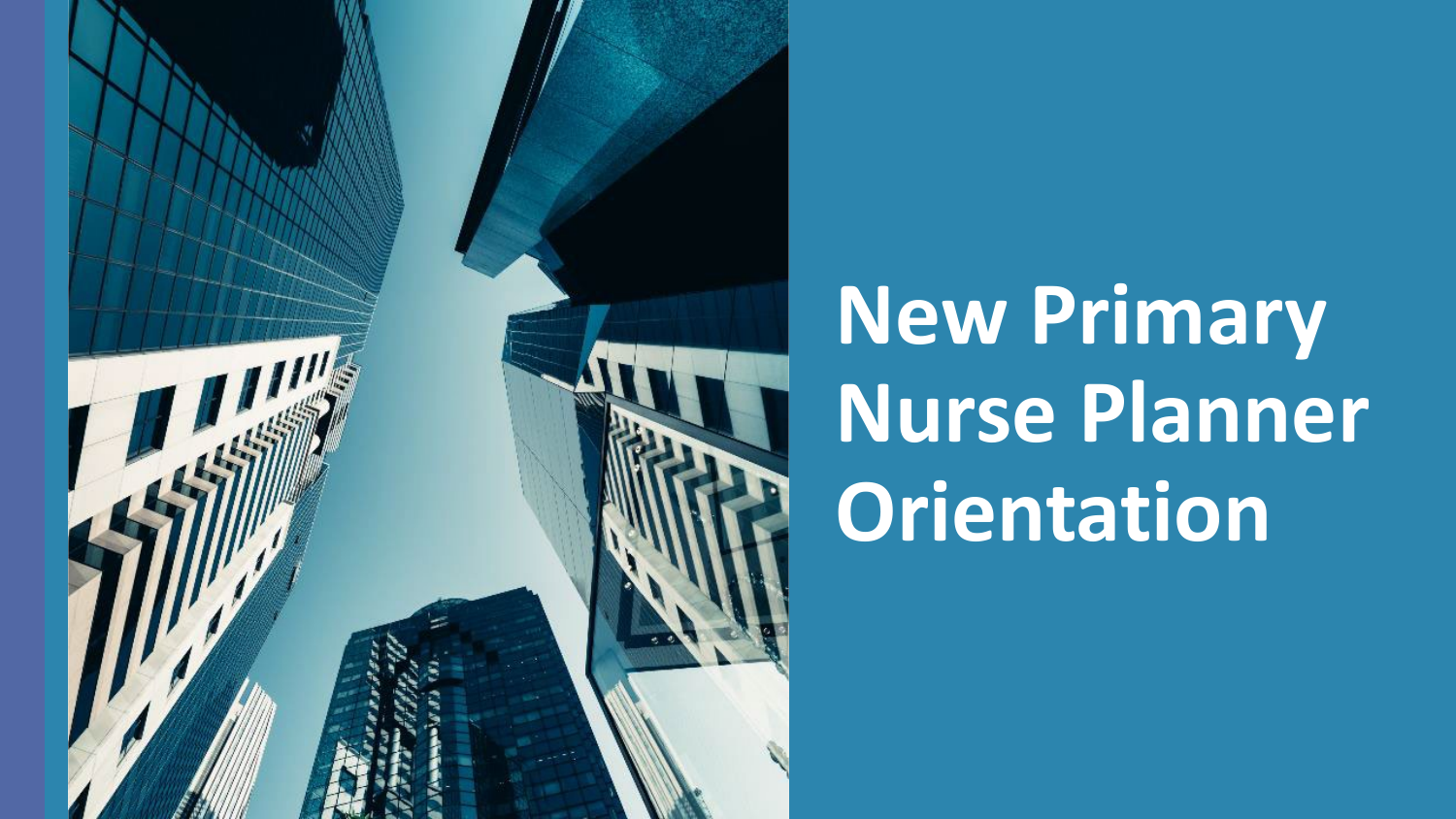Criteria for successful completion: Commensurate with Participation Completion of an Evaluation Form

The Ohio Nurses Association is accredited as a provider of nursing continuing professional development by the American Nurses Credentialing Center's Commission on Accreditation. (OBN-001-91)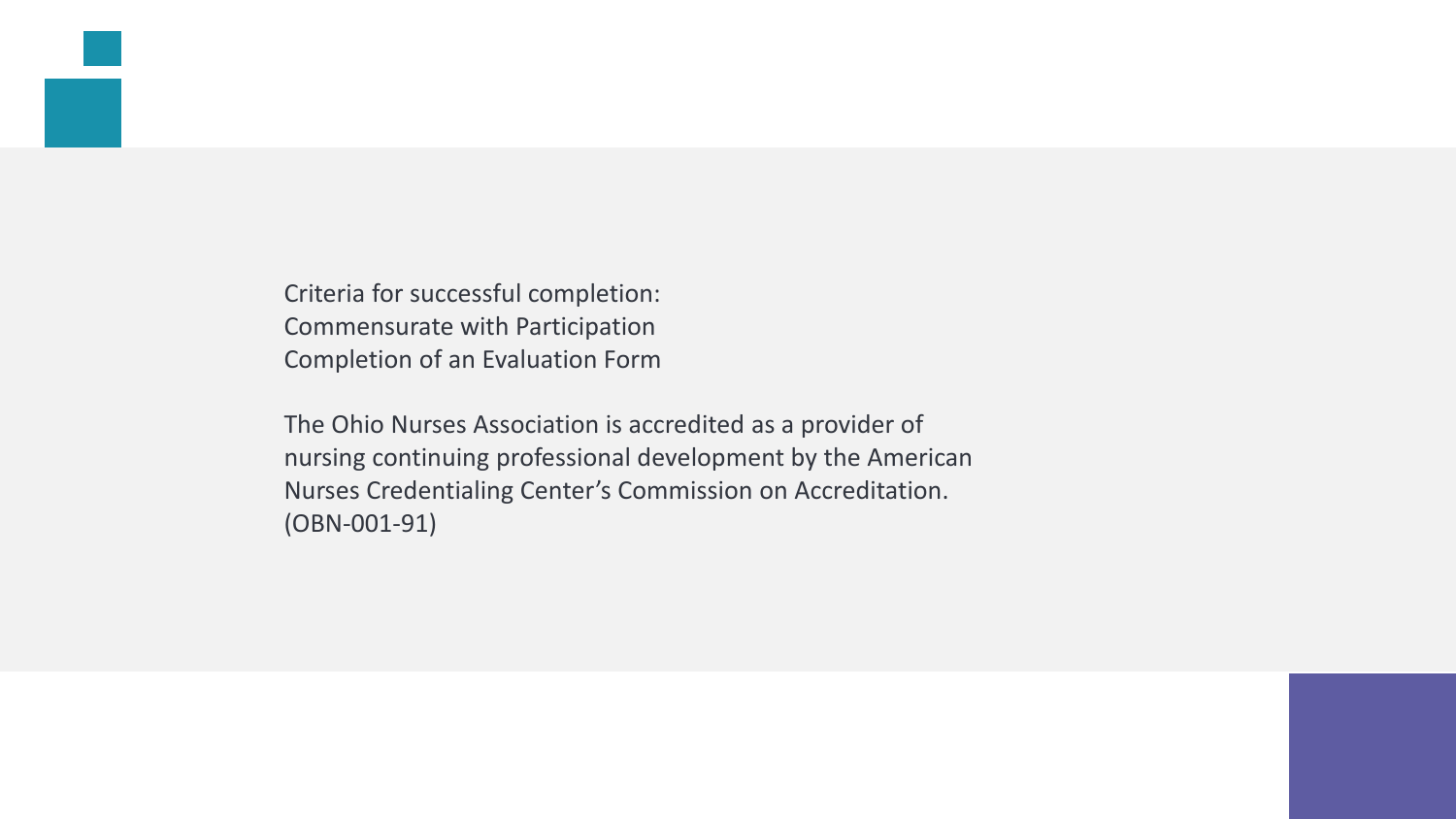

## **If you could be anywhere on earth right now where would that be?**

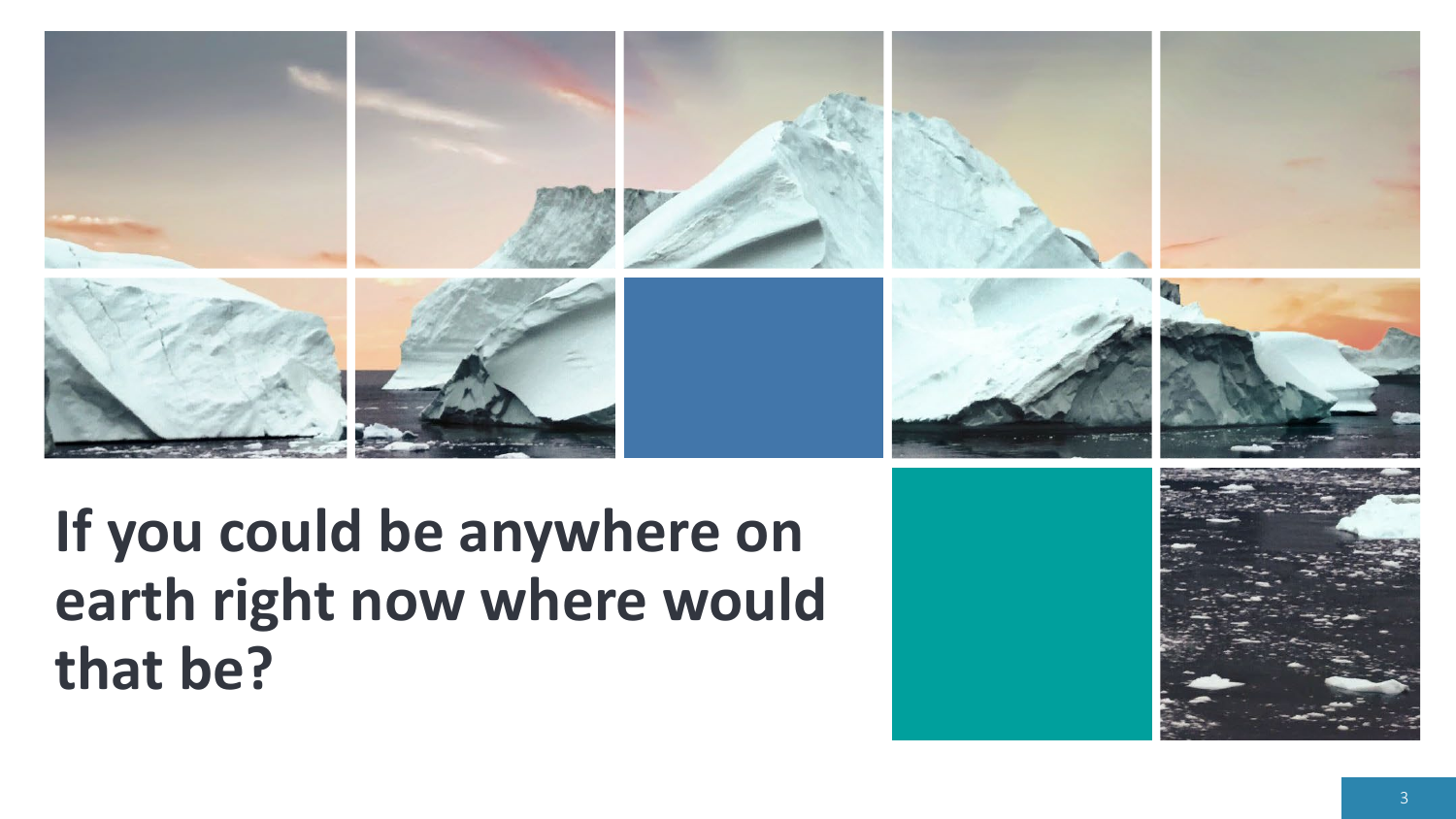

## **Welcome to your new role**

Today we will discuss:

- ONA Process/roles/terms
- ANCC criteria
- NARS
- Next Steps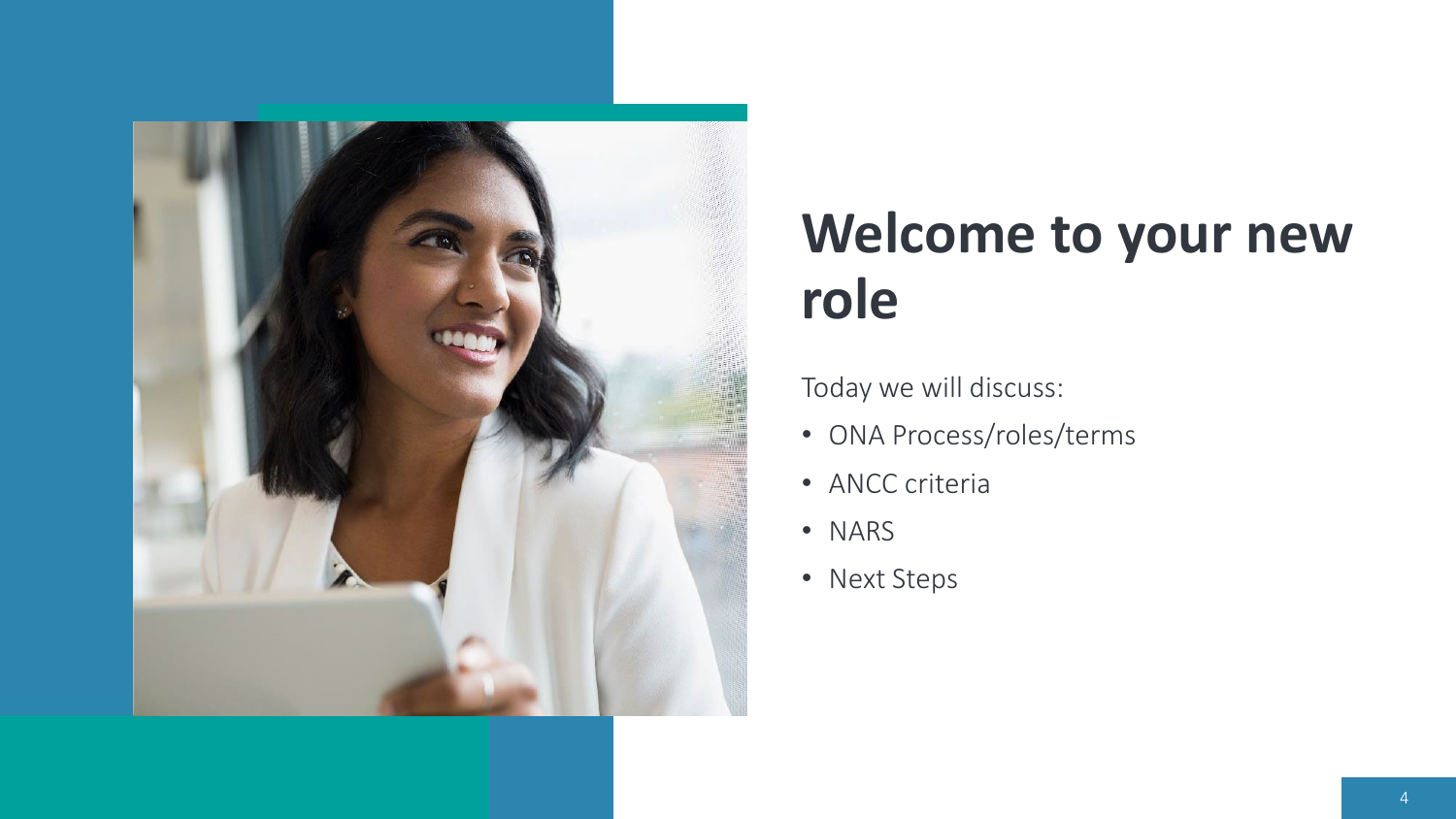

### **Take a minute to think about the Current State of your role as PNP vs. Desired State**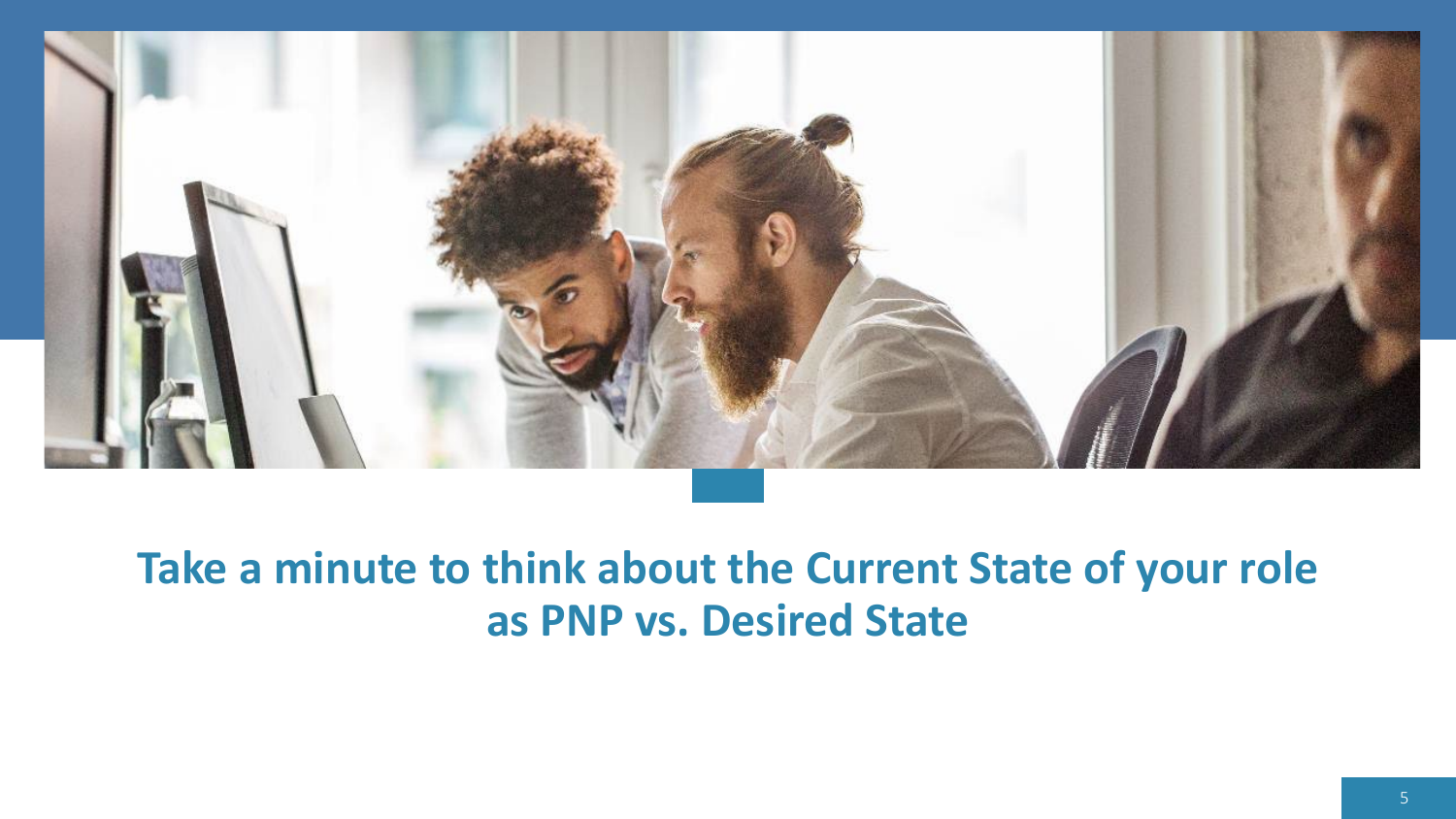# **What thoughts come to mind?**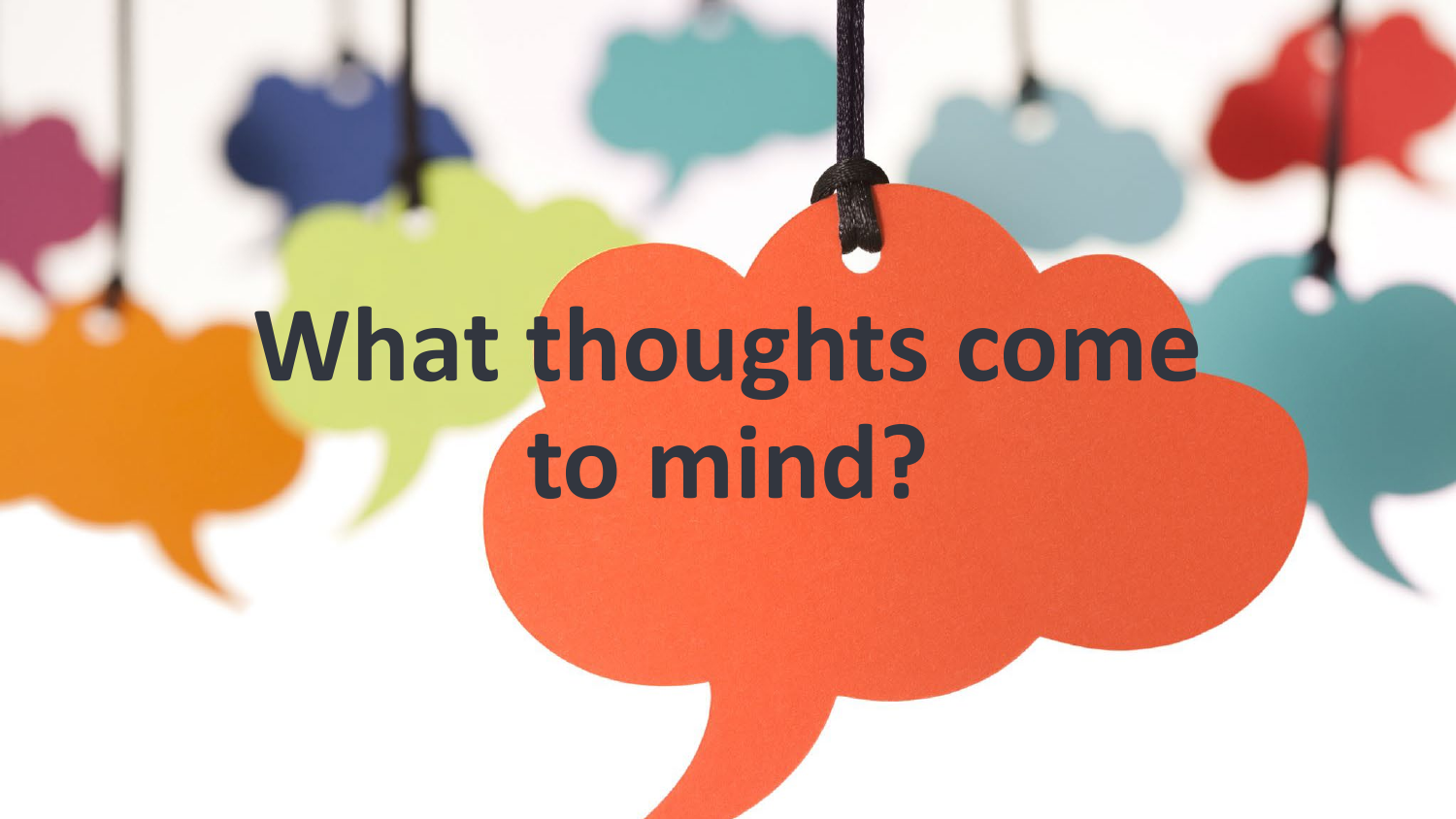### **ONA Process Requirements**

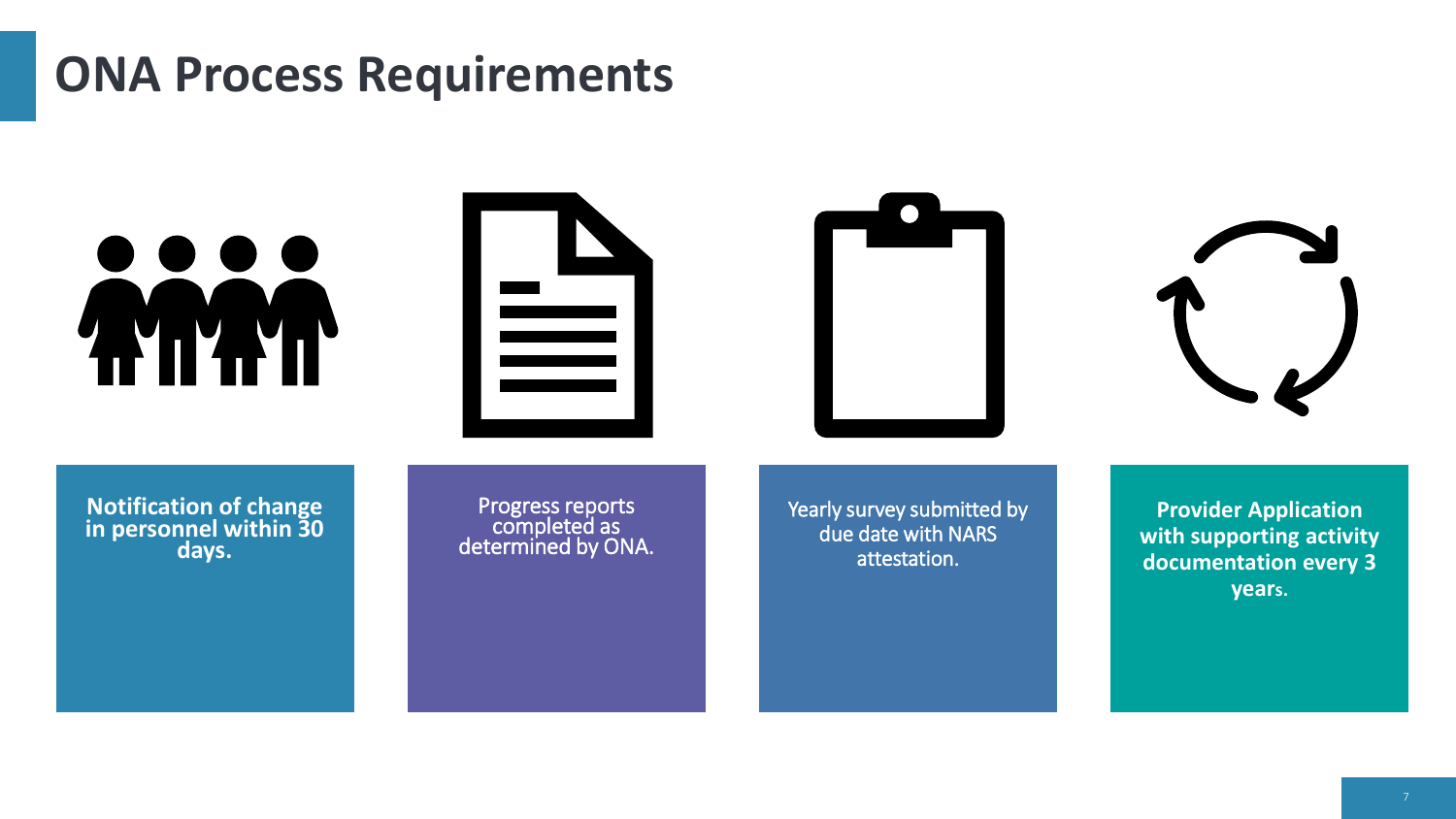### **ANCC Criteria (2015 with Streamlining and Revisions)**

Processes for each of the following are led by the Primary Nurse Planner. An application self-study is completed every three years that includes a narrative and example for each.



#### Education Design Process

- 1. Identify professional practice gap
- 2. Underlying educational need
- 3. Measure end of activity outcomes
- 4. Identify relevant financial relationships
- 5. Assure best available evidence
- 6. Engage Learners
- 7. Summative evaluation

#### Quality Outcomes

- 1. Assessing Provider Unit **Effectiveness**
- Measurable Outcome of Provider Unit Operations
- Measurable Outcome of Nursing Professional Development Impact



#### Structural Capacity

- 1. Commitment
- 2. Accountability
- 3. Leadership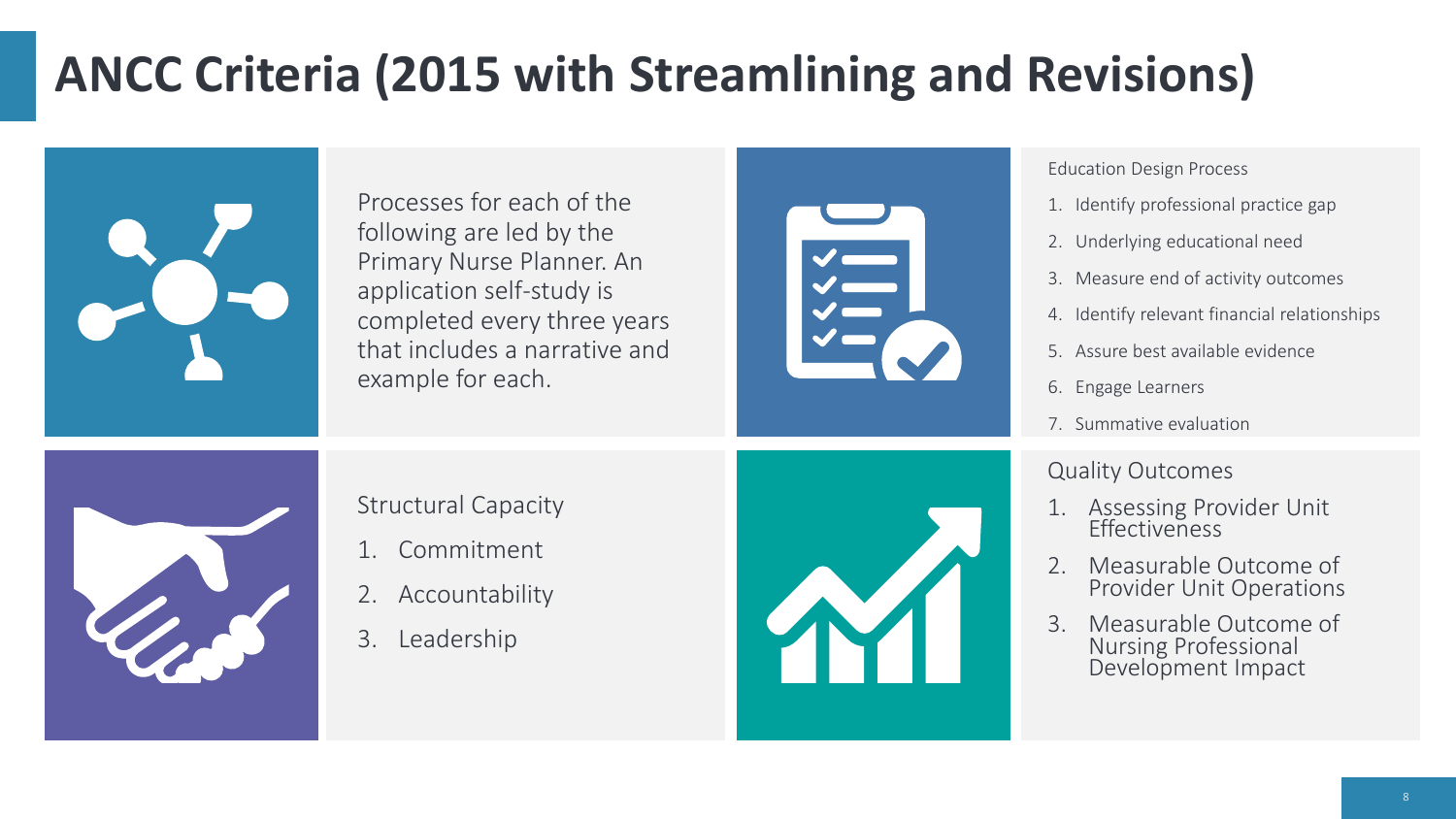### **Structural Capacity**



Commitment- How do you know your learners needs and how are you meeting them as the PNP?





Accountability-What is your process orientation and adherence of criteria?

Leadership- How do you lead others outside of the provider unit to know ANCC criteria for activity planning?

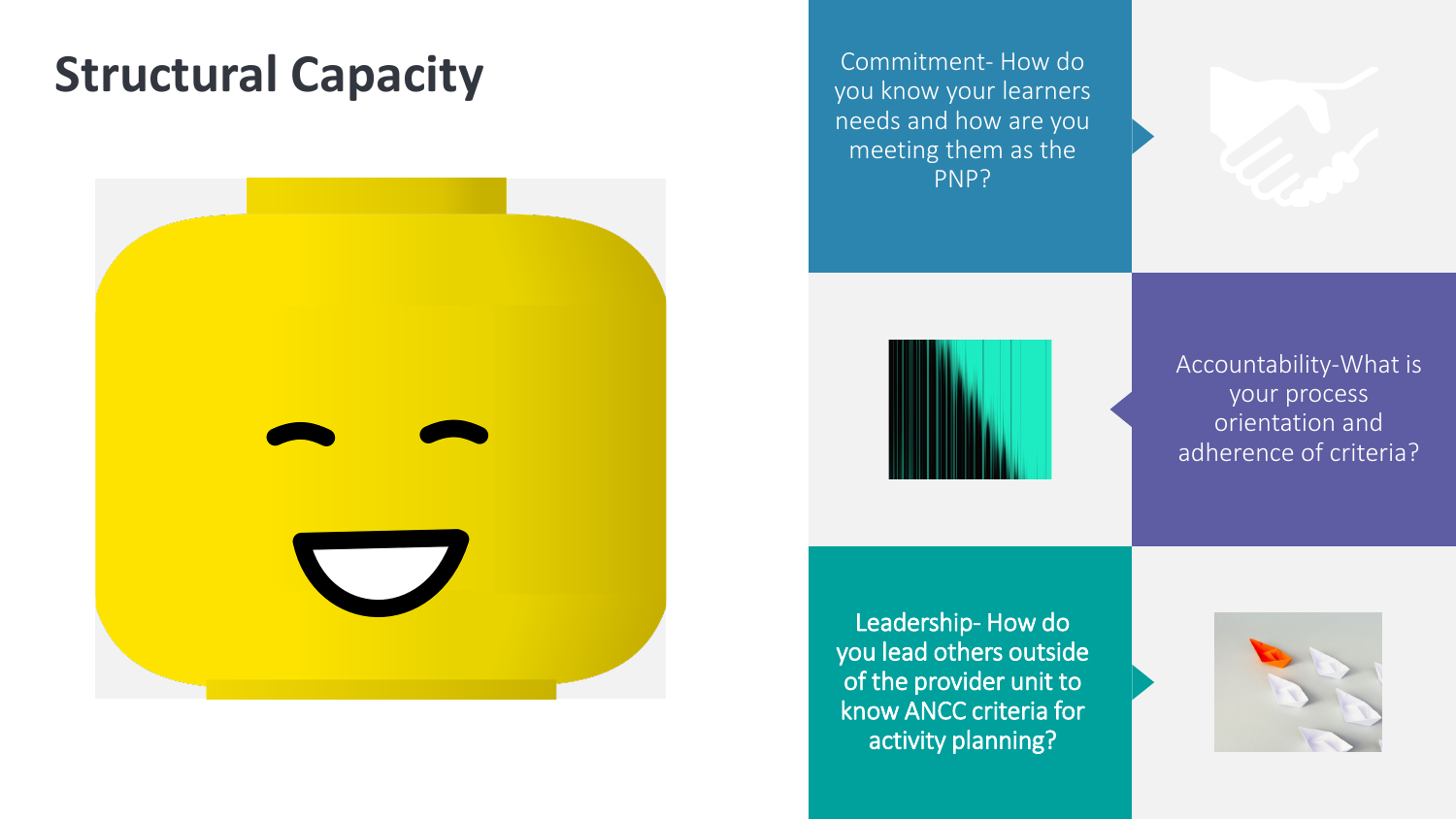

### **Education Design Process /Activity Planning**

#### **Experience/Confidence**

- How experienced are you as a Nurse Planner?
- How many activities have you planned in the last 6 months?

### **Myth vs. Reality**

- Activities must be at least 30 minutes?
- Every activity needs 2 planning committee members.
- Inservice education may not award contact hours.
- The Registered Nurse must be part of the target audience.
- Anyone who completes the criteria for successful completion may be awarded a certificate.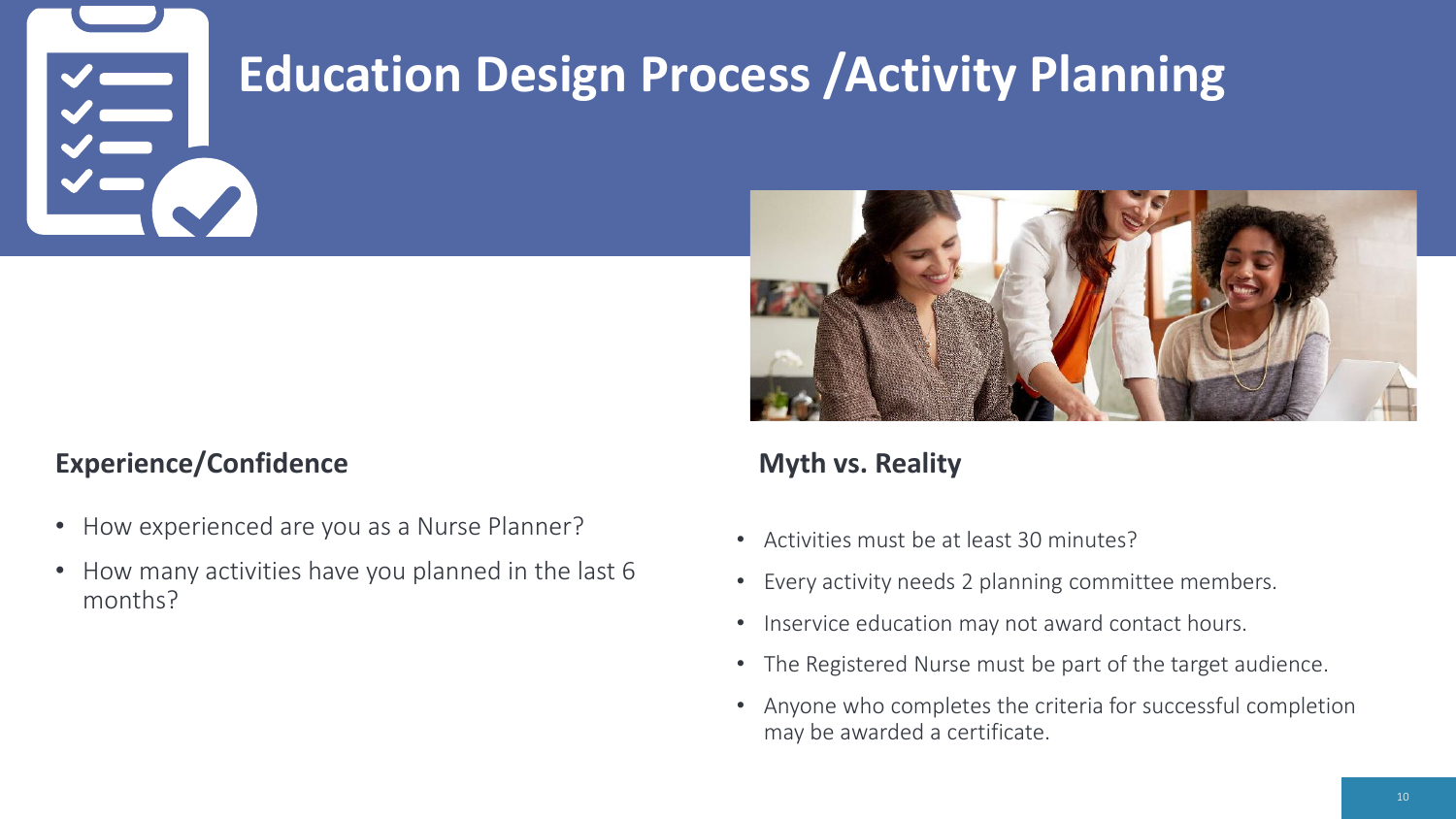Title of your planned activity:

1. What is the practice gap that you have identified?

2. What evidence supports the existence of this problem or creates this opportunity for improvement?

3. What stakeholders need to be engaged?

4. What is the target audience for the activity?

5. What is the desired outcome for the activity?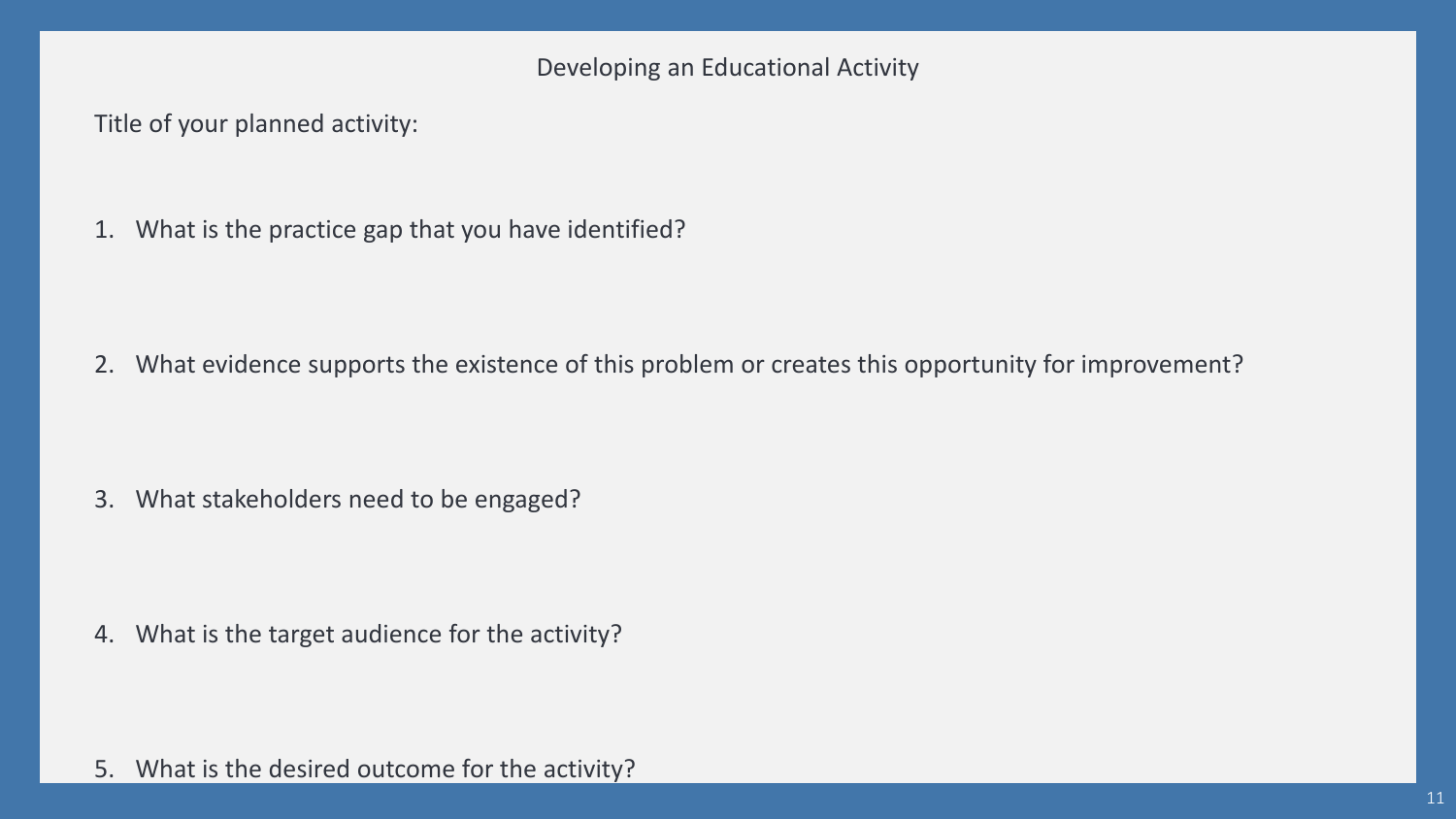7. How will you design the activity to increase the likelihood of learners achieving the desired outcome?

8, How will you ensure content integrity?

9How will learners be actively engaged during the activity?

10. What strategies will you use for evaluation – formative? Summative?

11. How will you know whether the activity made a difference to the nurse or to patients?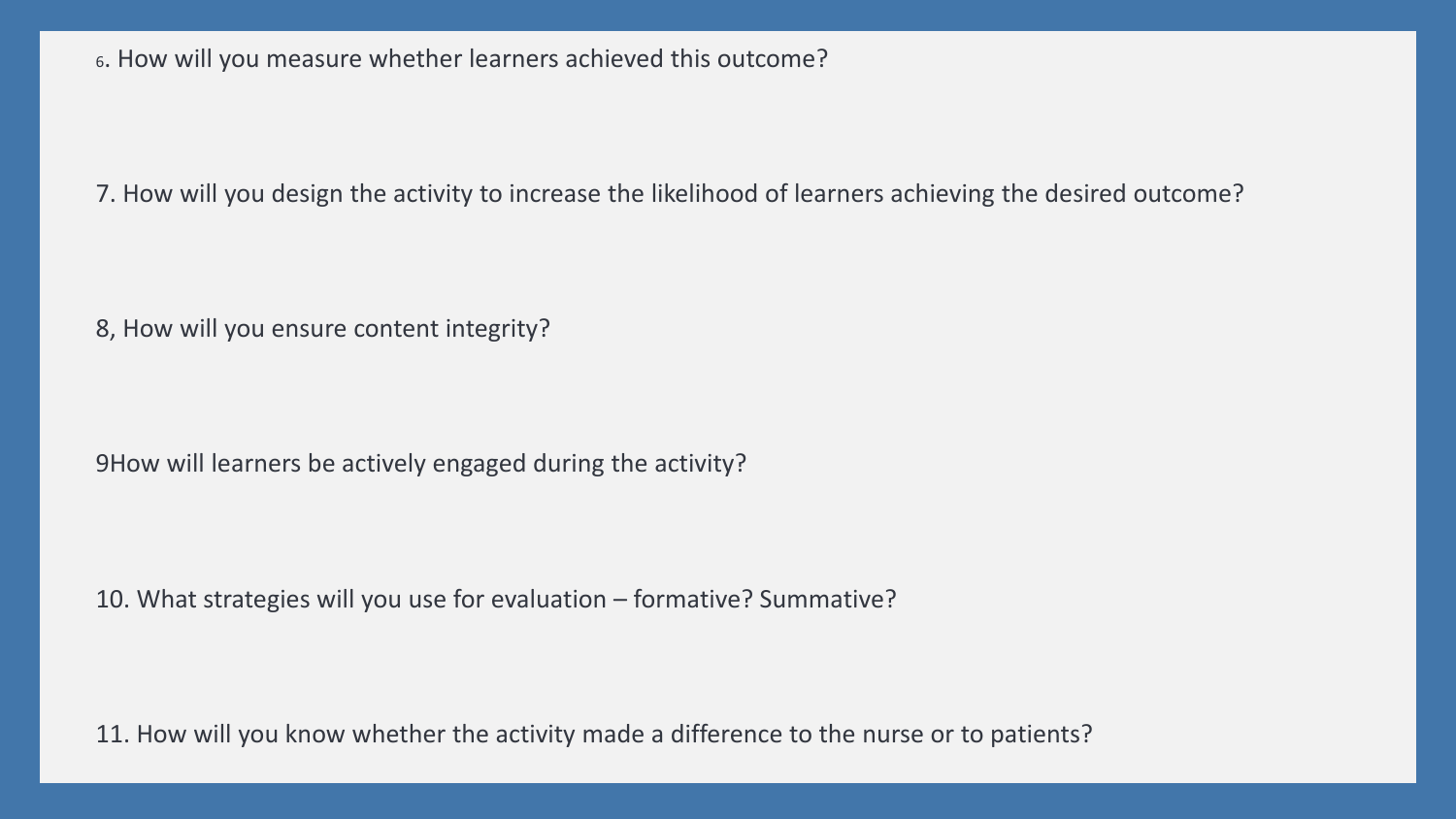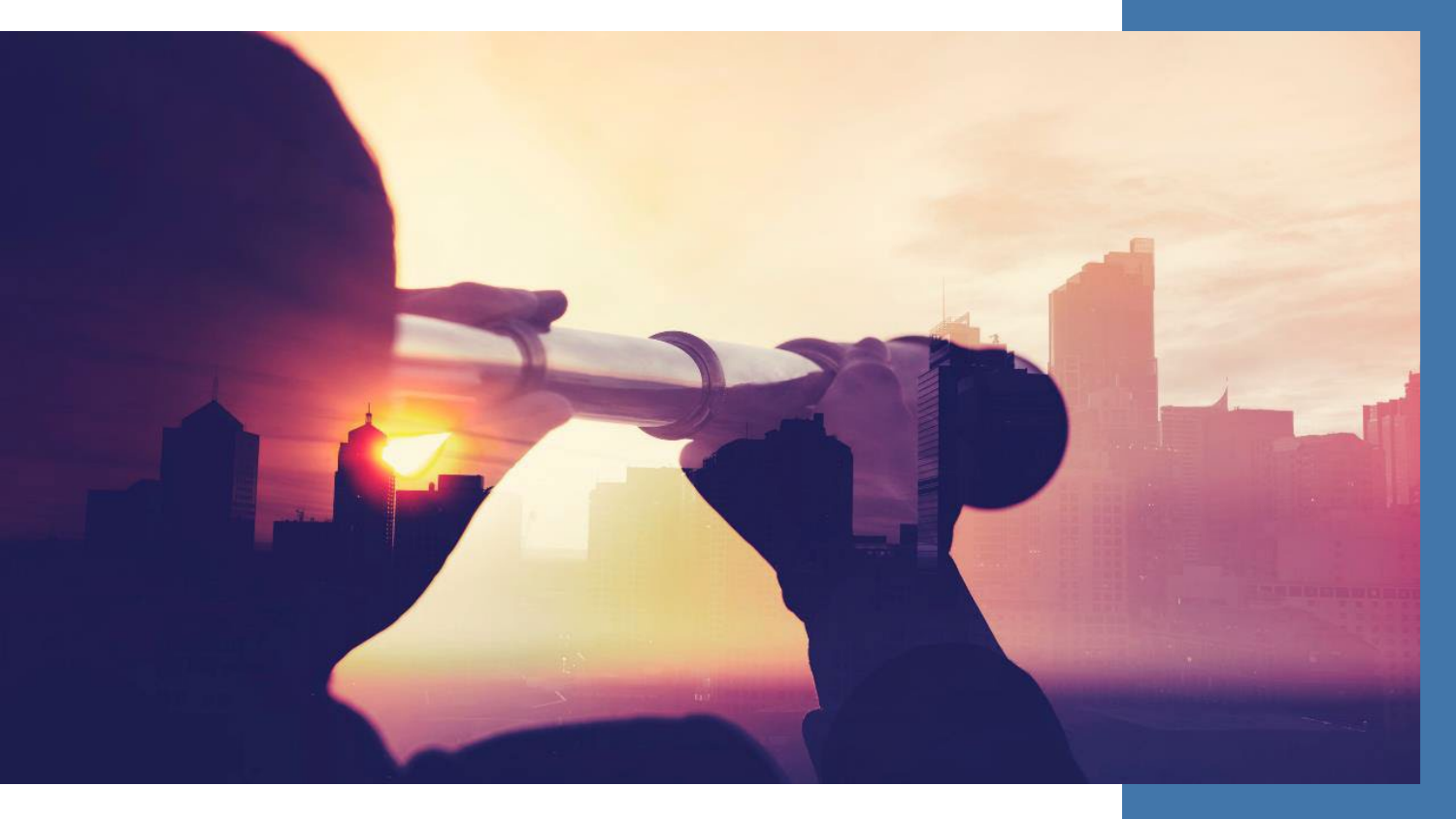**What are SMART goals?** Specific (simple, sensible, significant).

Measurable (meaningful, motivating).

Achievable (agreed, attainable).

Relevant (reasonable, realistic and resourced, resultsbased).

Time bound (time-based, time limited, time/cost limited, timely, time-sensitive).

(Mindtools.com)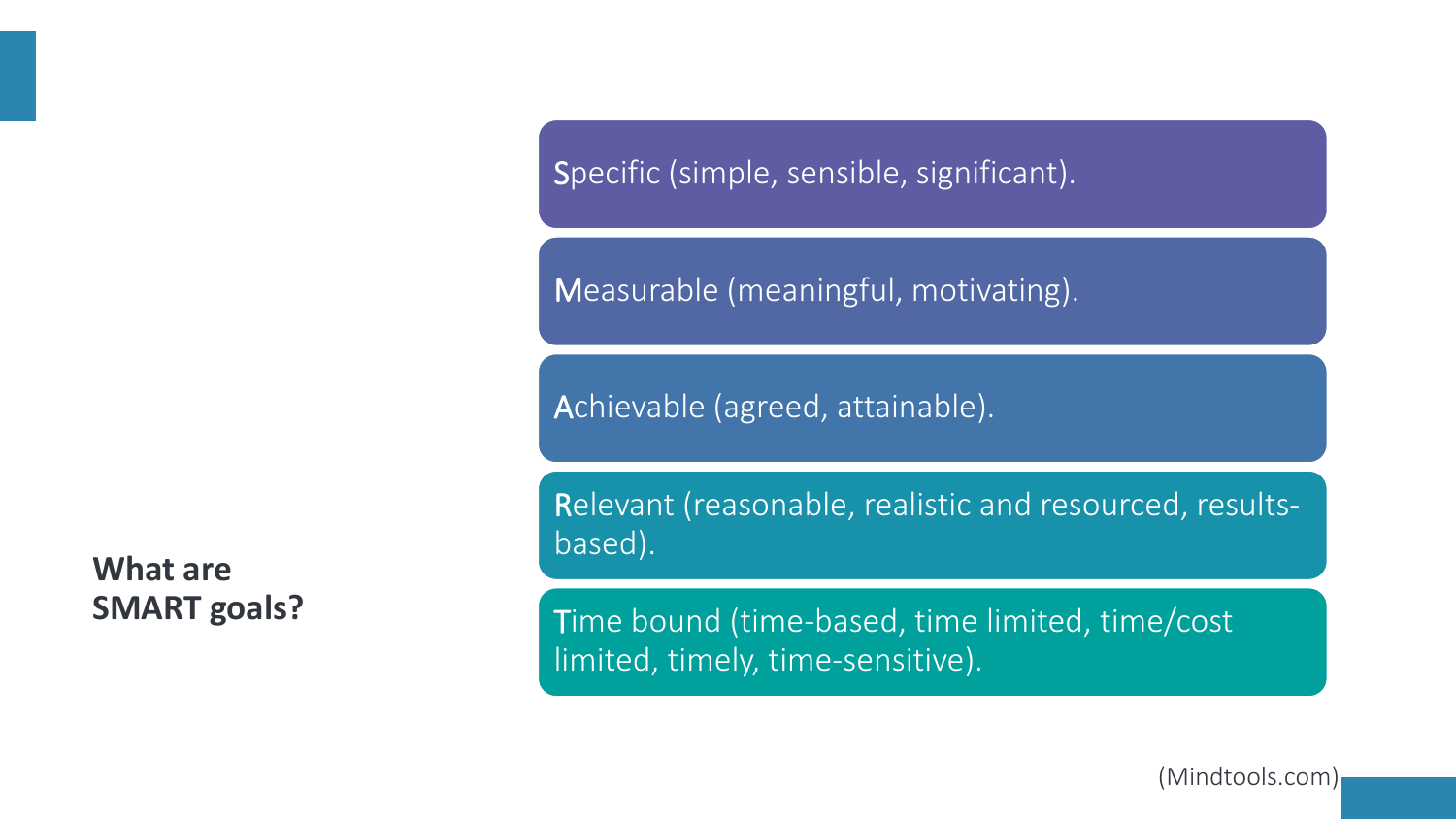### **Quality Outcomes**

### QO2a

- Provider unit operations
- Internal
- Over the past 12 months
- Measurable!

### QO3a

- Nursing professional development
- Larger Influence of Provider Unit
- Over the past 12 months
- Measurable!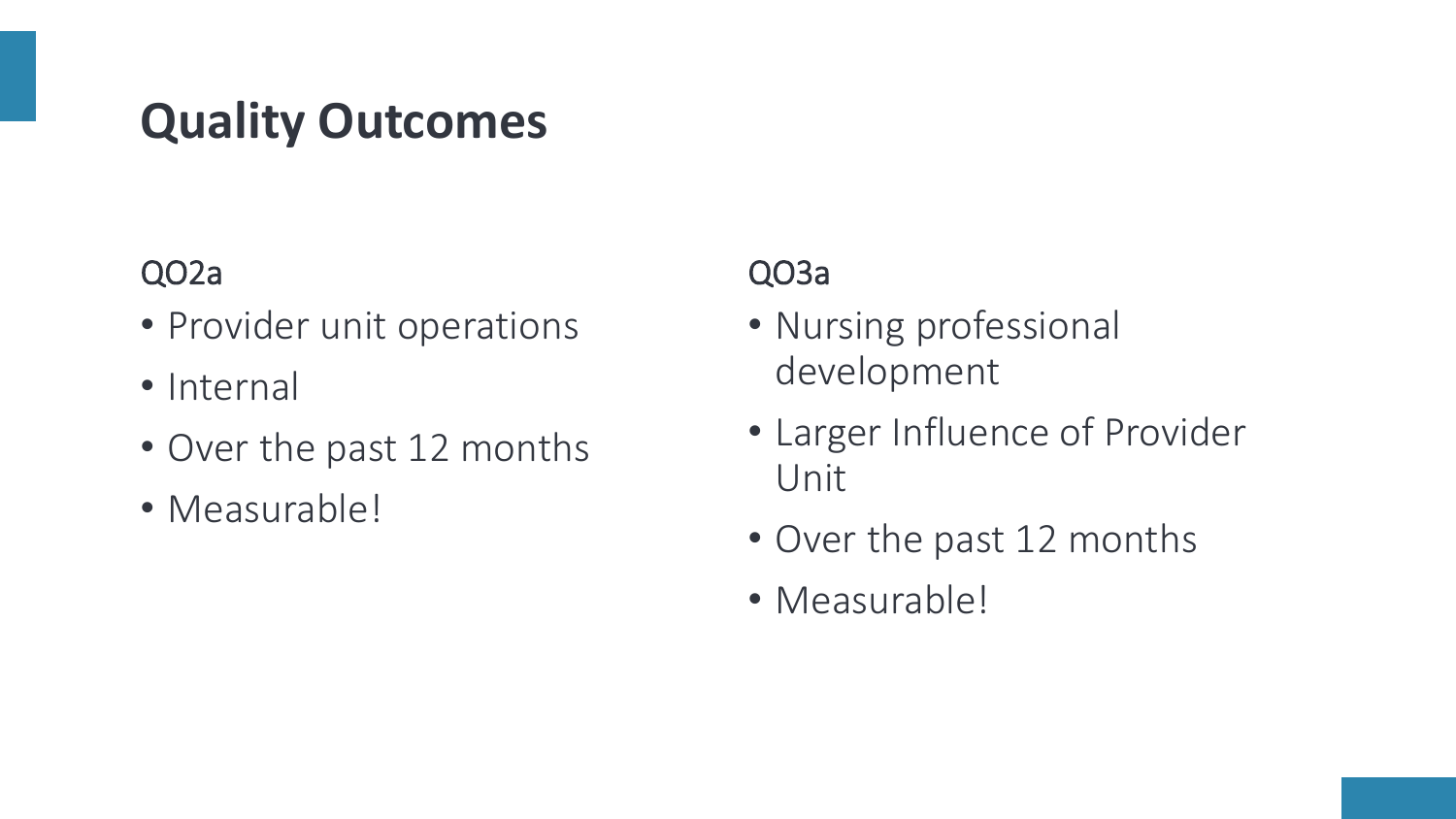### **SMART or not?**

• The Provider Unit will deliver education more effectively over the next year.

Specific? No. Measurable? No. Achievable? Yes, potentially. Relevant? Yes. Time-Sensitive? Yes.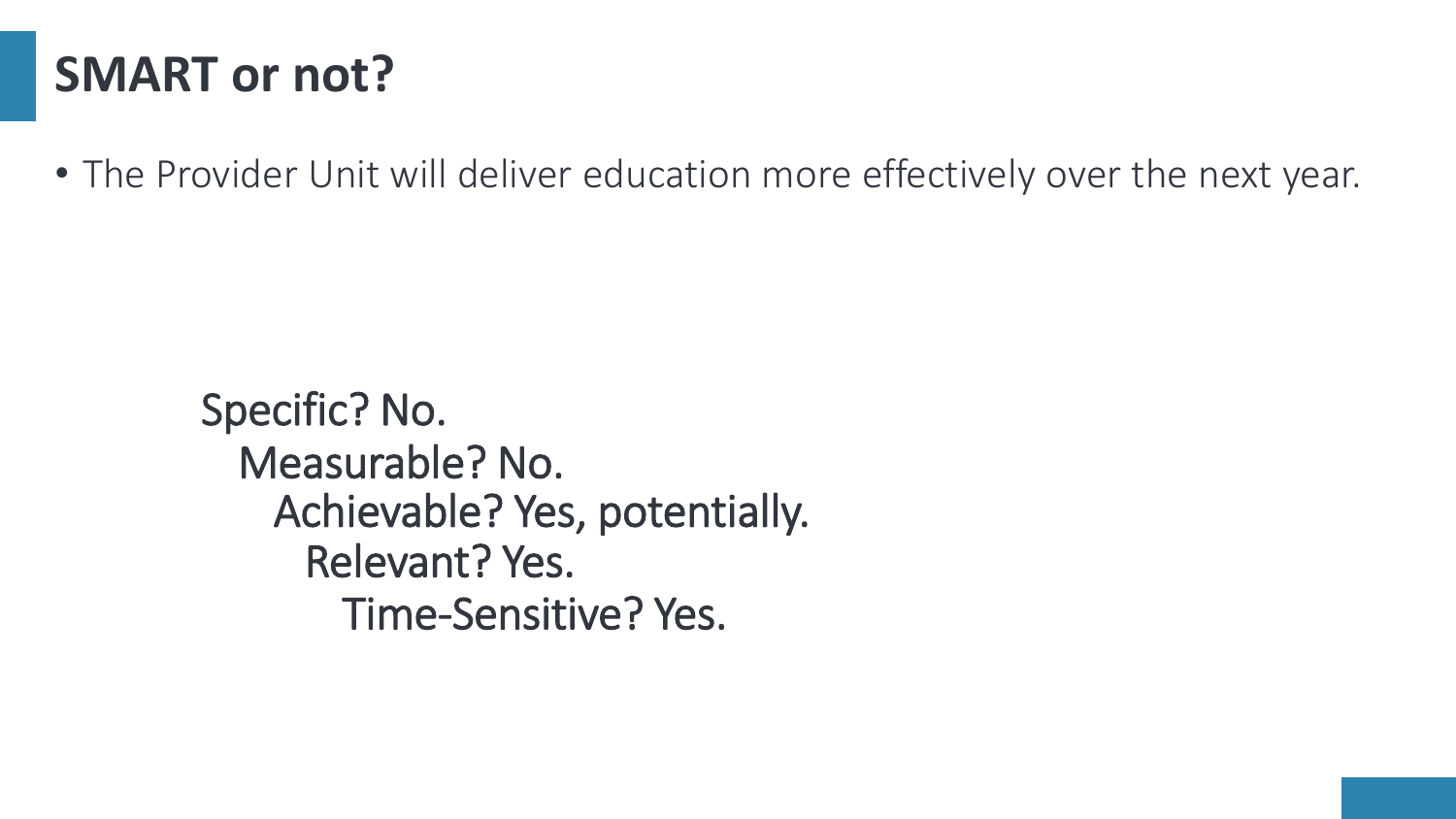### **Quality Outcomes**

• At least half of Nurse Planners in the Provider Unit will become certified in NPD by QO3a December 2021.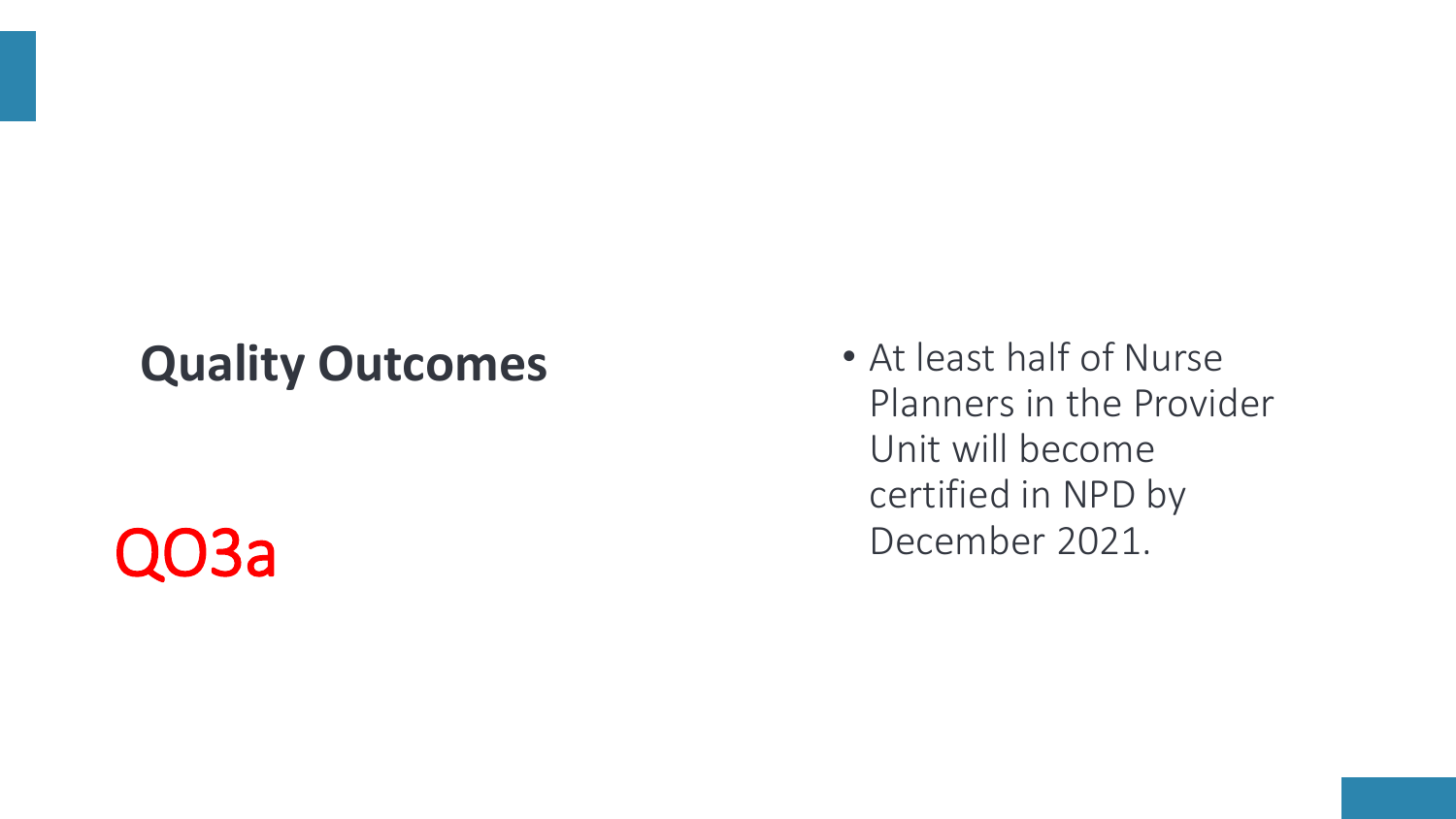| <b>Scavenger</b> |  |
|------------------|--|
| <b>Hunt</b>      |  |

| OH#                                    | # of activities<br>planned in the<br>last year      | Activity<br>Documentation<br>Template                                |
|----------------------------------------|-----------------------------------------------------|----------------------------------------------------------------------|
| Next Provider<br>Application is<br>Due | # of Nurse<br>Planners<br>in my<br>provider<br>unit | Quality<br>Outcomes<br>measured in<br>the last 12<br>months          |
| <b>ONA</b><br>Newsletter               | NARS log in                                         | <b>Budget and</b><br>support for<br>provider<br>update<br>attendance |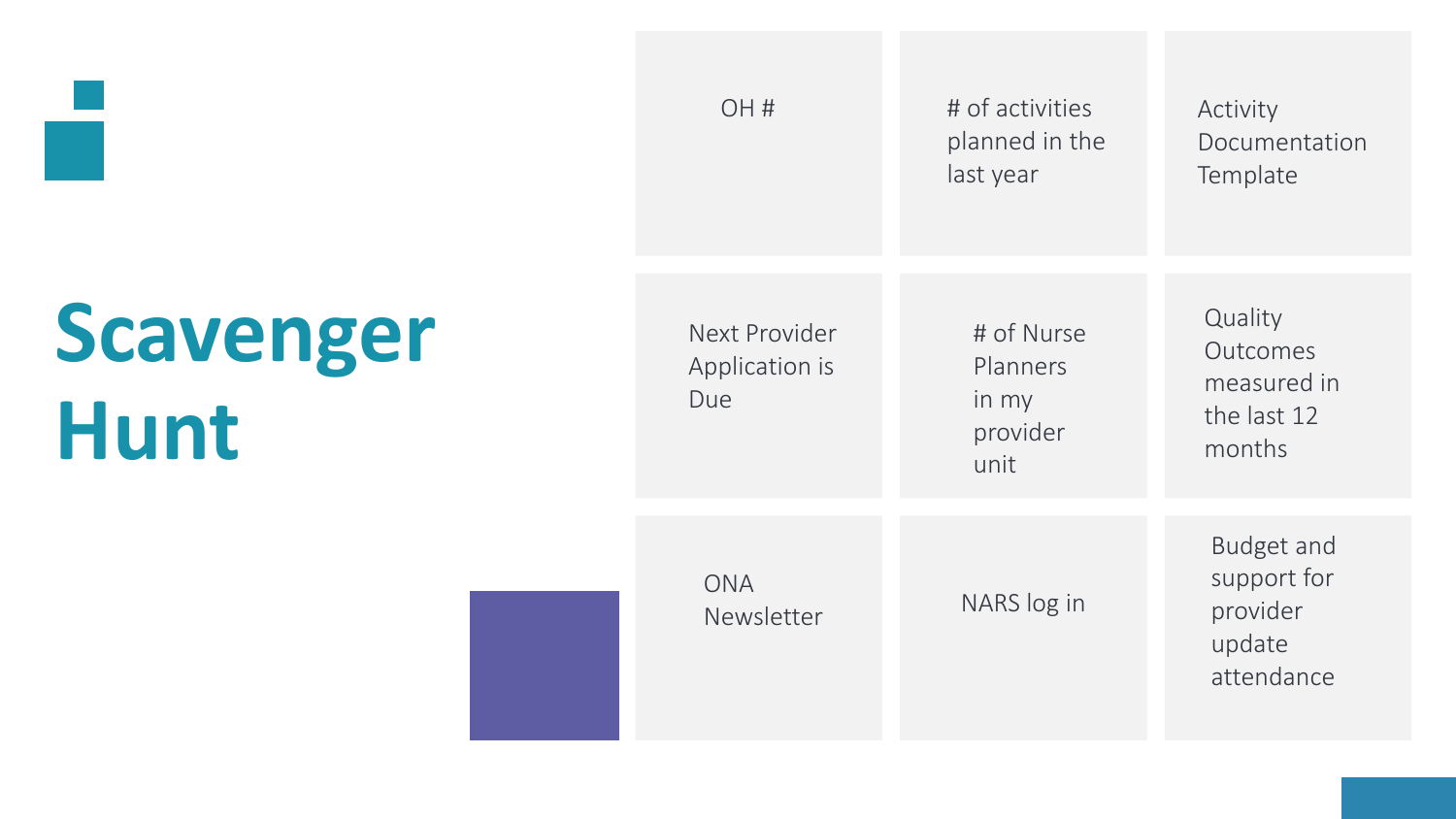| My<br>Home<br><b>Organization</b><br>Organization<br>> View Organization Profile<br>> View Program Summary<br>> Download Closed Activities | <b>Providers</b><br><b>Organization Profile</b>                                                   | <b>Activities</b>                                       | <b>Activity</b><br><b>Search</b> | <b>Reports</b> | <b>User</b><br><b>Management</b> |  |
|--------------------------------------------------------------------------------------------------------------------------------------------|---------------------------------------------------------------------------------------------------|---------------------------------------------------------|----------------------------------|----------------|----------------------------------|--|
|                                                                                                                                            |                                                                                                   |                                                         |                                  |                |                                  |  |
|                                                                                                                                            |                                                                                                   |                                                         |                                  |                |                                  |  |
| <b>Activities</b>                                                                                                                          | Provider Name:<br>057-The OSU Wexner Medical Center<br>Provider Type:<br><b>Approved Provider</b> |                                                         |                                  |                |                                  |  |
| > View Activities<br>> Add an Activity                                                                                                     | Organization ID:<br><b>Organization Type:</b>                                                     | 4002330<br>Health Care Facility (HCF)                   |                                  |                |                                  |  |
| > Batch Activity Upload                                                                                                                    | <b>Organization Status:</b><br>Accreditor/Approver:                                               | Approved<br>Ohio Nurses Association - Approver A0148    |                                  |                |                                  |  |
| > Download All Activities                                                                                                                  | Address:                                                                                          | 600 Ackerman Road, 2nd Floor<br>Columbus, OH 43218-3108 |                                  |                |                                  |  |
| > Download Selected Activities                                                                                                             | Phone:                                                                                            | 614-293-4943                                            |                                  |                |                                  |  |

#### **Edit Organization Profile**

**Accreditation Information** Accreditation Status Effective Date Expiration Date Progress Report Required? Edit Delete No.

Approved with Distinction 01/22/2018 04/01/2022

# **NARS 101**

I Log Out Password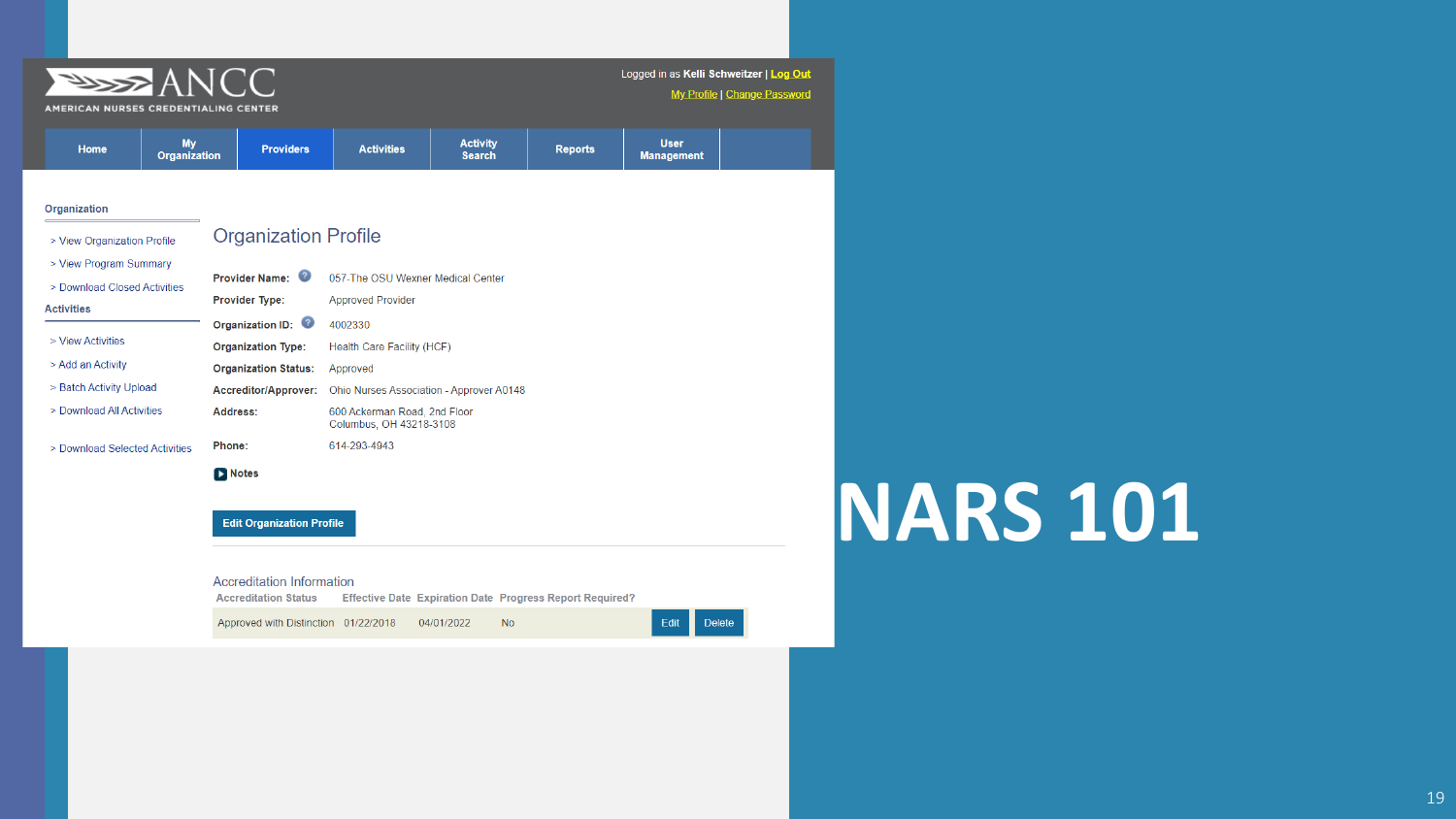### **Next Steps**



Establish time for your competency development. ANPD is a great resource! www.anpd.com



Let your leadership know your progression.



Seek help when needed.



Success! How will you measure?